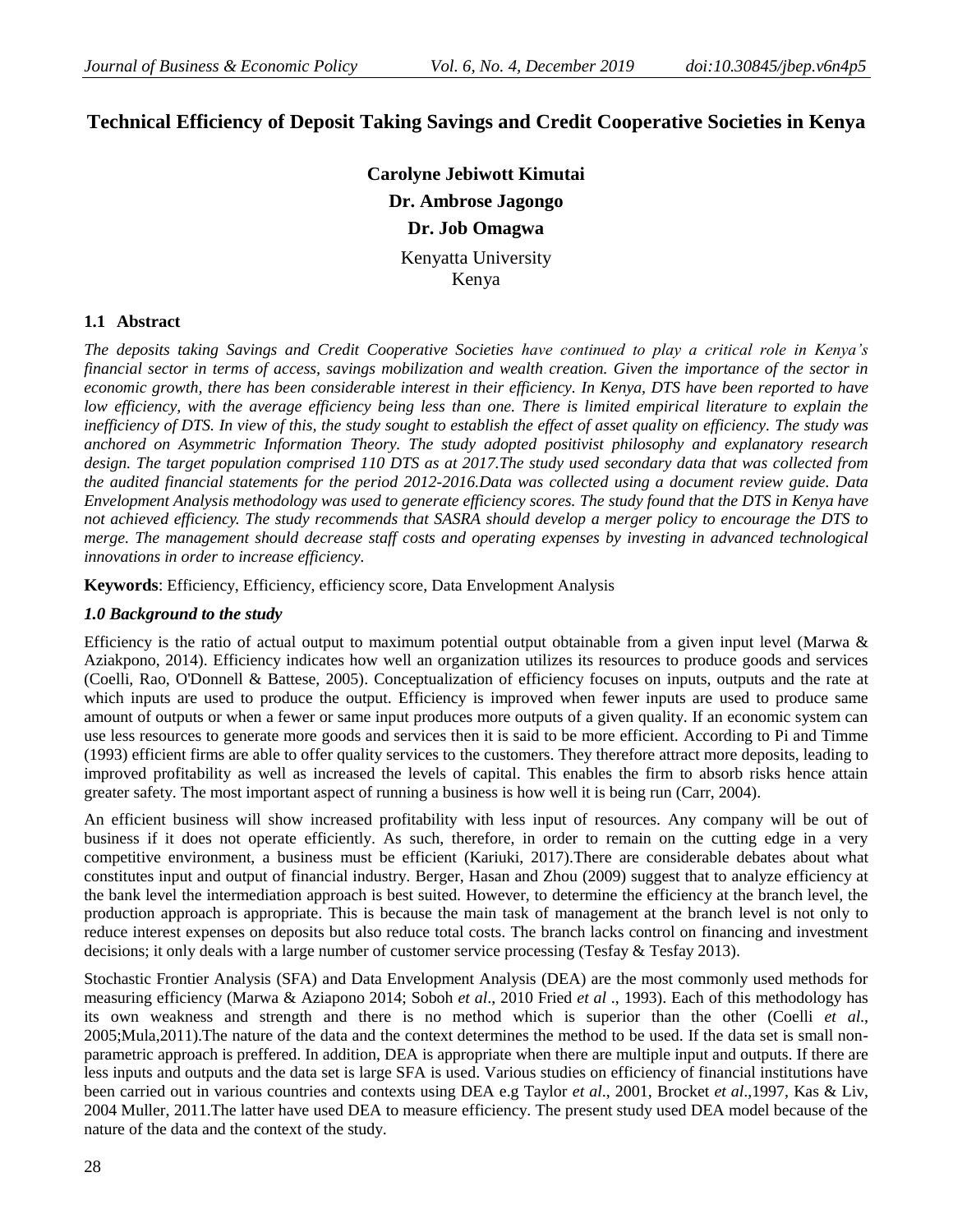The DEA model developed by Charnes, Cooper and Rhodes (CCR) (1978) and the model developed by Banker Charnes and Cooper (BCC) (1984) are used in this study. BCC and CCR are similar except that BCC does not accommodate variable return to scale and to solve this problem the model includes additional constraints. DEA has a limitation of generating efficiency scores with an upward bias. To solve this problem this study adopted a bootstrap approach proposed by Simar and Wilson (2000).DEA requires specification of inputs and outputs to be made. This decision is key in efficiency modeling. When specifying the inputs and outputs there are three major methods that are used: production, intermediation and asset approach (Nghiem, 2004; Qayyum & Ahmad, 2006; Moffat, 2008).

In the selection of inputs and outputs, this study used the intermediation approach. This is because DTS are treated as financial intermediaries between the savers and borrowers. They seek to maximize the output that is total loans and other incomes given the input level which is savings and total expenses such that, efficiency equals output over the input. There are two orientations that are very important; the input orientation which is appropriate for policies that have an objective of cost minimization; the output orientation is appropriate for policies that focus on profit maximization (Cooper, Seiford & Zhu, 2011). When choosing the orientation the focus should be on the quantities of inputs and outputs that managers are able to control (Coelli *et al*., 2005).In the present study, managers are able to control the inputs than the outputs which are subject to external market forces. Therefore, this study adopted input orientation.

### *3.0 Research design*

In this study explanatory non-experimental design was found to be most suitable. Kerlinger and Lee (2000) supports this design especially when the variables to be studied are not manipulated during the research. The choice of this design is justifiable since the study sought to explain factors that cause change and explicitly clarify how some phenomenon operates. This design is further suitable to establishing the causal relationship between study variables against the occurrence of a problem. The study sought give description of certain groups, without manipulation of independent variables and hence the adoption of explanatory non-experimental designs (Were & Wambua, 2014).

### **3.1 Target Population**

According to Borg *et al.,* (2007), the whole set of individuals, events or a thing that the researcher anticipates to investigate is the target population. The target population for the study comprised one hundred and ten DTS societies in Kenya that were in existence from period 2012-2016

## **3.2 Empirical Model**

### **3.2.1 The Data Envelopment Analysis Model**

Since the study sought to determine the efficiency scores of the DTS, DEA was employed for this purpose. Unlike other parametric model, this methodology doesn't require specification of functional forms since it derives a scalar value as efficiency measure. The output producer in the context of DEA is commonly referred to as a Decision Making Unit (DMU) (Marwa, 2014). For every set of decision making units (DMU's) relative efficiencies are determined. In this analysis, every DMU is allocated their highest possible score of efficiency based on the assessment of inputs and outputs.

In DEA, the efficient threshold is constructed for firms that consume fewer inputs for maximum outputs. Based on this threshold firms close to the threshold are considered efficient while those below are considered inefficient (Ocholla, 2016). The efficiency of each units and each DMU are analysis separately in the DEA Model. Efficiency of DMU is measured by comparing to other DMUs with assumptions that all the DMUs lay below or on extreme threshold (Thanassoulis,2001).

The DEA model used is shown below:

$$
\text{Maximize } h_k(\mathbf{U}, \mathbf{V}) = \frac{\sum_{r=1}^{m} U_r Y_{rk}}{\sum_{i=1}^{n} V_i X_{ik}}
$$
\n(1)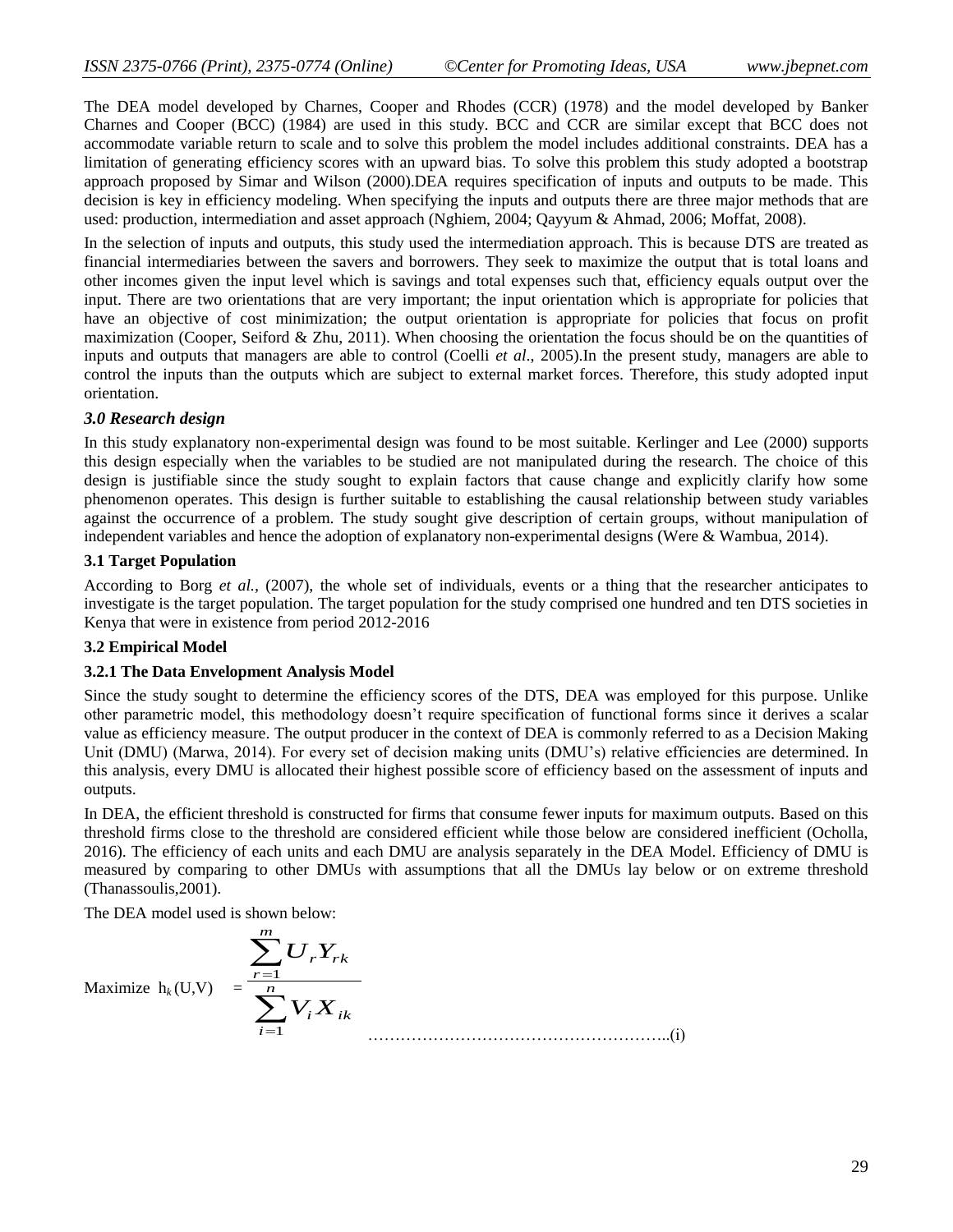Subject to  

$$
\sum_{i=1}^{m} U_{r} Y_{rk}
$$

$$
\sum_{i=1}^{n} V_{i} X_{ik}
$$

$$
U_{r} V_{i} \ge 0 \text{ r=1,2,3...... s i=1,2,3...... m...... (iii)}
$$

Where;

 $h_k$  (*U,V*) is the relative efficiency of DMU<sub>k</sub>

*m* is the No of outputs each DTS using *n* different inputs

*n* is the No of inputs used by each DTS to produce *m* different outputs

 $Y_{rk}$  is the amount of the  $r^{th}$  output for the  $k^{th}$  DTS

 $X_{ik}$  is the amount of *i*<sup>th</sup> input used by the  $k$ <sup>th</sup> DTS

 $V_i$  is the weight to be determined for input  $i$ 

 $U_r$  is the weights to be determined for output  $r$ 

The solution of the above problem is infinite; to solve the problem, we use the Charnes-Copper (1962) transformation to select an illustrative optimal solution (*U, V*) for which

 $\sum V_i X_{ik} = 1$ 1 = *m i V<sup>i</sup> X* …………………………………….. (iv)

Hence, a linear programming problem equivalent to the linear functional programming problem (i) to (iii) is derives as follows; *S*

 Max h<sup>k</sup> (U, V) = *rk r <sup>U</sup>r<sup>Y</sup>* 1 ………………………………………………………. (v) Subject to *rk S r <sup>U</sup>r<sup>Y</sup>* 1 - 0 1 *ij S r V<sup>i</sup> X* j=1, 2, 3…n………………………. (vi) 1 1 *Ik m i V<sup>i</sup> X* i=1, 2, 3…….*m*……………………………………(vii) Ur Vi ≥ 0 for r=1, 2, 3………….*.s* i=1, 2, 3…………*m*

Model (iv)-(vii) is the CCR model that is input oriented where maximization is pointed the option of using weights U and V with the highest input output ratio. Solving the dual problem above yields optimum results which represent the technical efficiency score for a particular DMU*<sup>k</sup>* when repeated for all DMUs. The relative efficiency hk, of one DMU *k*, is defined as virtual output to virtual input ratio which also a ratio of weighted sum of outputs to weighted sum of inputs. In the model  $v_i$  and  $u_r$  indicate significance of each inputs and output and are determined to ensure each DMU has its most efficient. The efficiency is usually achieved when Max  $h_k = h_k^* = 1$  and at this point DMU is considered efficient. However if  $h_k^*$  < 1 then the DMU<sub>k</sub> is considered not efficient.

#### *4.0 Research Findings and Discussion*

#### **4.1 Correlation Analysis (of DEA Inputs and Outputs)**

Table 4.1 presents the results of Pearson's Correlation Analysis between the DEA inputs and outputs used to generate the efficiency scores.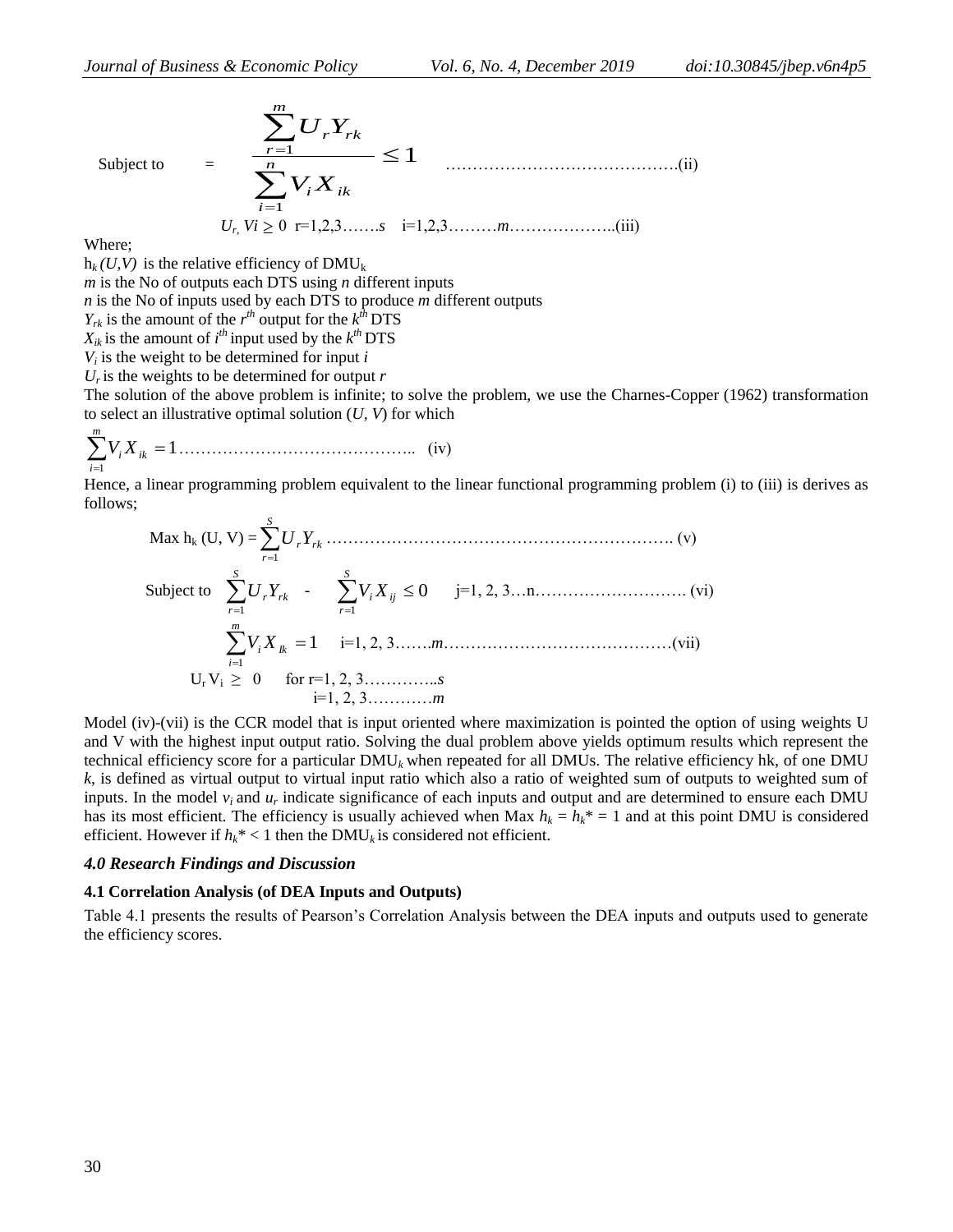|                         | Total<br>loans    | Interest<br>income  | Other<br>income   | Staff<br>cost     | Other<br>expenses | Total<br>deposit  | Interest on<br>deposit |
|-------------------------|-------------------|---------------------|-------------------|-------------------|-------------------|-------------------|------------------------|
| Total loans             | 1                 |                     |                   |                   |                   |                   |                        |
| Interest income         | $.891***$<br>.000 | $\mathbf{1}$        |                   |                   |                   |                   |                        |
| Other income            | $.694***$<br>.000 | $.664**$<br>.000    | $\mathbf{1}$      |                   |                   |                   |                        |
| Staff cost              | $.823***$<br>.000 | $.852***$<br>.000   | $.688**$<br>.000  | $\mathbf{1}$      |                   |                   |                        |
| Other expenses          | $.716***$<br>.000 | $.753***$<br>.000   | $.463***$<br>.000 | $.563***$<br>.000 | $\mathbf{1}$      |                   |                        |
| Total deposit           | $.980**$<br>.000  | $.899***$<br>.000   | $.736***$<br>.000 | $.849***$<br>.000 | $.721***$<br>.000 | 1                 |                        |
| IInterest on<br>deposit | $.618***$<br>.000 | $.638^{**}$<br>.000 | $.541***$<br>.000 | $.572***$<br>.000 | $.412***$<br>.000 | $.639***$<br>.000 | $\mathbf 1$            |

**Table 4.1 Correlation Analysis (of DEA Inputs and Outputs)**

 **\*\*. Correlation is significant at the 0.01 level (2-tailed).**

 **Source: Study Data, 2018**

Table 4.3 identifies correlations among input and output variables. The choice of input and output variables used in DEA is important as explained by Avkiran (1990), Correlations among input and output variables can be used to show the appropriateness of such variables. The correlation between all variables is strong, positive and significant at 0.01 since their p values are less than 0.01. The recorded high correlation coefficients between DEA inputs and outputs provide support for the appropriateness of the selected inputs and outputs used in the DEA model in this study. The findings corroborate the findings of Tesfay and Tesfay (2013) and Kamau (2011) who found high correlation between the DEA inputs and outputs.

### **4.2 Efficiency**

This section presents the technical and scale efficiency of DTS generated from the DEA model and the bias corrected efficiency scores generated after curing the inherent dependency of the scores generated by DEA model.

### **4.2.1 Technical and Scale Efficiency**

Table 4.4 summarizes results per year from the DEA model on technical efficiency as measured by constant return to scale (CRSTE) and variable return to scale (VRSTE) and scale efficiency for period 2012 to 2016. If a unit operates under constant return to scale, it indicates that an increase in inputs results in a proportionate increase in the output levels. If a DMU operates under variable return to scale, it indicates that an increase in output does not reflect a proportionate increase in input. This study adopted the variable return to scale because of its assumption which applies to the DTS. However, it is important to calculate the efficiency scores under CRSTE and VRSTE because it helps in explaining the efficiency level.

| <b>YEAR</b> | VRSTE | <b>CRSTE</b> | <b>SCALE</b> |
|-------------|-------|--------------|--------------|
| 2012        | 0.579 | 0.770        | 0.753        |
| 2013        | 0.766 | 0.833        | 0.916        |
| 2014        | 0.676 | 0.789        | 0.865        |
| 2015        | 0.788 | 0.860        | 0.917        |
| 2016        | 0.803 | 0.868        | 0.927        |
| <b>MEAN</b> | 0.722 | 0.824        | 0.876        |

| <b>Table 4.2 Technical and Scale Efficiency</b> |  |  |
|-------------------------------------------------|--|--|
|-------------------------------------------------|--|--|

Source: Study Data, 2018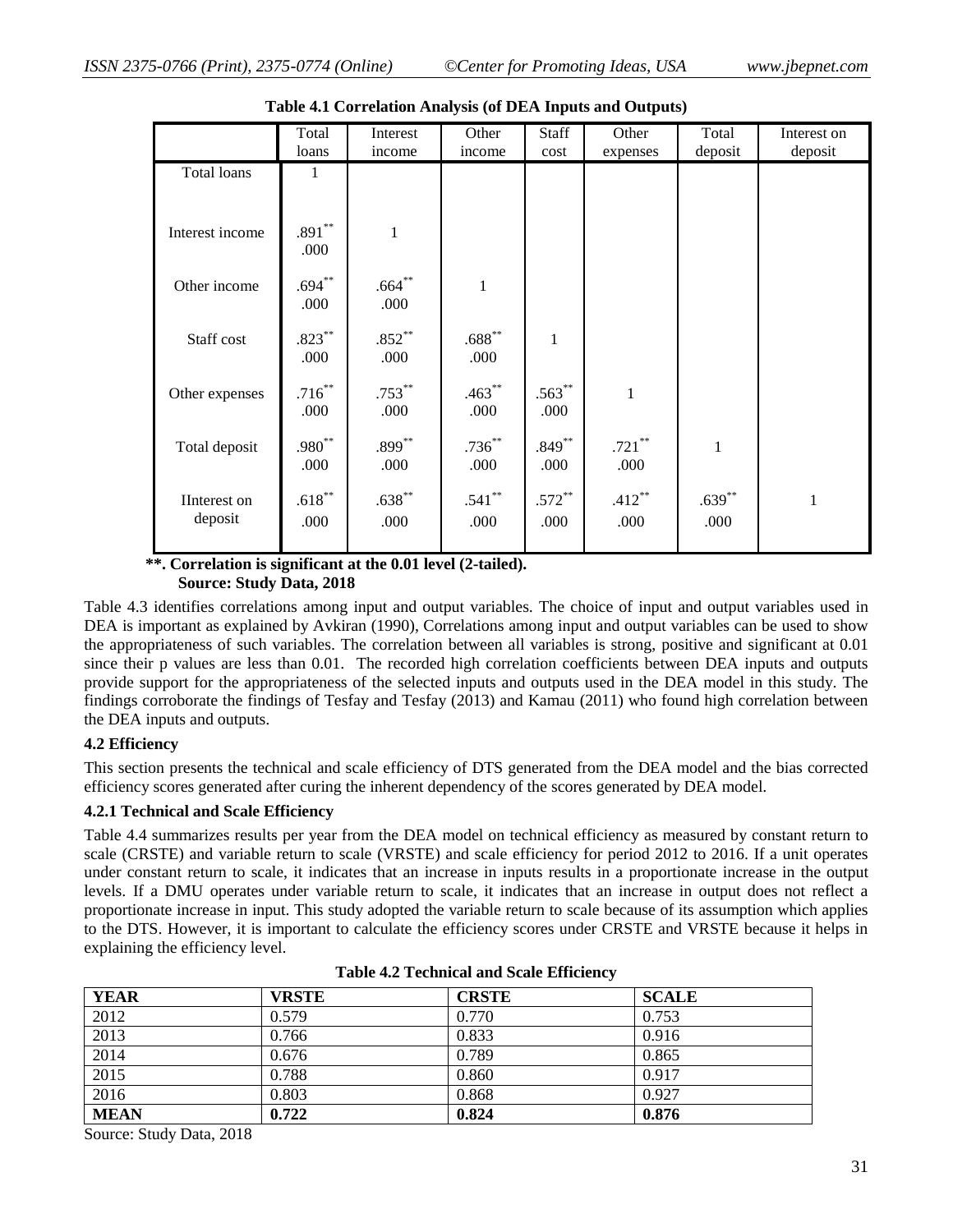Table 4.4 indicates the technical efficiency as measured under constant and variable returns to scale. On average, the mean efficiency scores for five year period were 72.2% for VRSTE and 82.4% for CRSTE reflecting that the firms are inefficient since they have not achieved a score of 1.VRSTE the DTS are required to decrease inputs (Staff cost, other operating expenses, total deposits and interest on deposit) by 27.8% in order to achieve efficiency or increase outputs (total loans, interest income and other income) by 27.8% without any additional increase in input to achieve efficiency. The minimum score over the same period were 57.9% in the year 2012 for VRSTE and 77.0 % for CRSTE, the same year. There has been improvement in efficiency over the five-year period. This can be attributed to regulatory compliance; as more and more DTS becomes compliant the efficiency is improved. This corroborates the study of Mwangi (2014) which found that the average efficiency score for DTS was 0.775 for the period 2009-2013 .Ochola (2016) established that the average efficiency score in Kenya was 0.683 for the period 2011-2013.

Kariuki (2017) observed that industry efficiency score in Kenya was 0.677 for the period 2011-2014.The technical efficiency divergence from the efficient point is 22.8% and 17.6% respectively under the VRSTE and CRSTE. This indicates that they could produce the same amount of outputs with approximately 22.8% fewer resources under variable returns and 17.6% fewer resources under constant returns than they actually employed. This finding reveals that the overall inefficiency would be attributed to the technical inefficiency rather than scale inefficiency.

### **4.2.2 Technical and Scale Efficiency by Size**

Table 4.5 presents the technical efficiency as measured by CRSTE and VRSTE and scale efficiency by size. They are classified into large-tier, medium-tier, and small-tier. According to SASRA (2016), large tier are the ones which have assets worth 5 billion and above. Medium tier have assets between 1 billion and 5 billion. The small tier have assets worth 1 billion and below

| <b>Size</b>     | <b>NUMBER</b><br>$\Omega$<br><b>SACCOS</b> | <b>VRSTE</b> | <b>CRSTE</b> | <b>SCALE</b> |
|-----------------|--------------------------------------------|--------------|--------------|--------------|
| Large-tier DTS  | 12                                         | 0.838        | 0.853        | 0.873        |
| Medium-tier DTS | 40                                         | 0.712        | 0.850        | 0.991        |
| Small-tier DTS  | 45                                         | 0.616        | 0.769        | 0.765        |

**Table 4.3 Technical and Scale Efficiency by Size**

Source: Study Data, 2018

Table 4.5 presents the mean efficiency of large-tier, Medium-tier, and small-tier as measured by VRSTE as 0.838, 0.712 and 0.616 respectively. This is an indication that the Large-tire are the most efficient, though they have not achieved efficiency; it needs to decrease inputs (staff cost, other operating expenses, total deposits and dividends and interests on deposit) by 16.2% in order to achieve efficiency. The small-tiers are the least efficient: they are required to decrease their inputs by 38.4% to achieve efficiency. This corroborates Pessarossi and Weill (2013),who indicates that large firms were more efficient than small firms. In addition, it is evident that the medium-tiers had the highest scale efficiency, followed by the large-tier then the small-tier. This points out that as much as the large tiers are the most efficient they have not exploited their economies of scale.

### **4.2.3 Bias Corrected Efficiency Scores**

In the second stage of analysis, efficiency scores are regressed on the financial soundness. Scores generated by DEA model are dependent on each other (Simar & Wilson 1998).The presence of dependency among the efficiency scores implies that assumption of independence within the sample is violated. To cure this inherent dependency, bootstrap is done. Bootstrap is a procedure of drawing with replacement, producing multiple estimates which can be used for statistical inference. Simar and Wilson (1998) proposed a homogenous bootstrap algorithm. The algorithm based on the bootstrap approach and attributed to Efron (1979), stresses on repeatedly simulating the data generating process and applying the original estimator in each simulated sample. Then the empirical distribution of resampled estimates can be used to generate the bootstrap confidence interval to give the bias corrected efficiency scores. In this study, the efficiency estimation process was implemented in R version 3.1 using the FEAR programme. Table 4.6 below presents a summary of the bias corrected efficiency scores for year 2012 to 2016.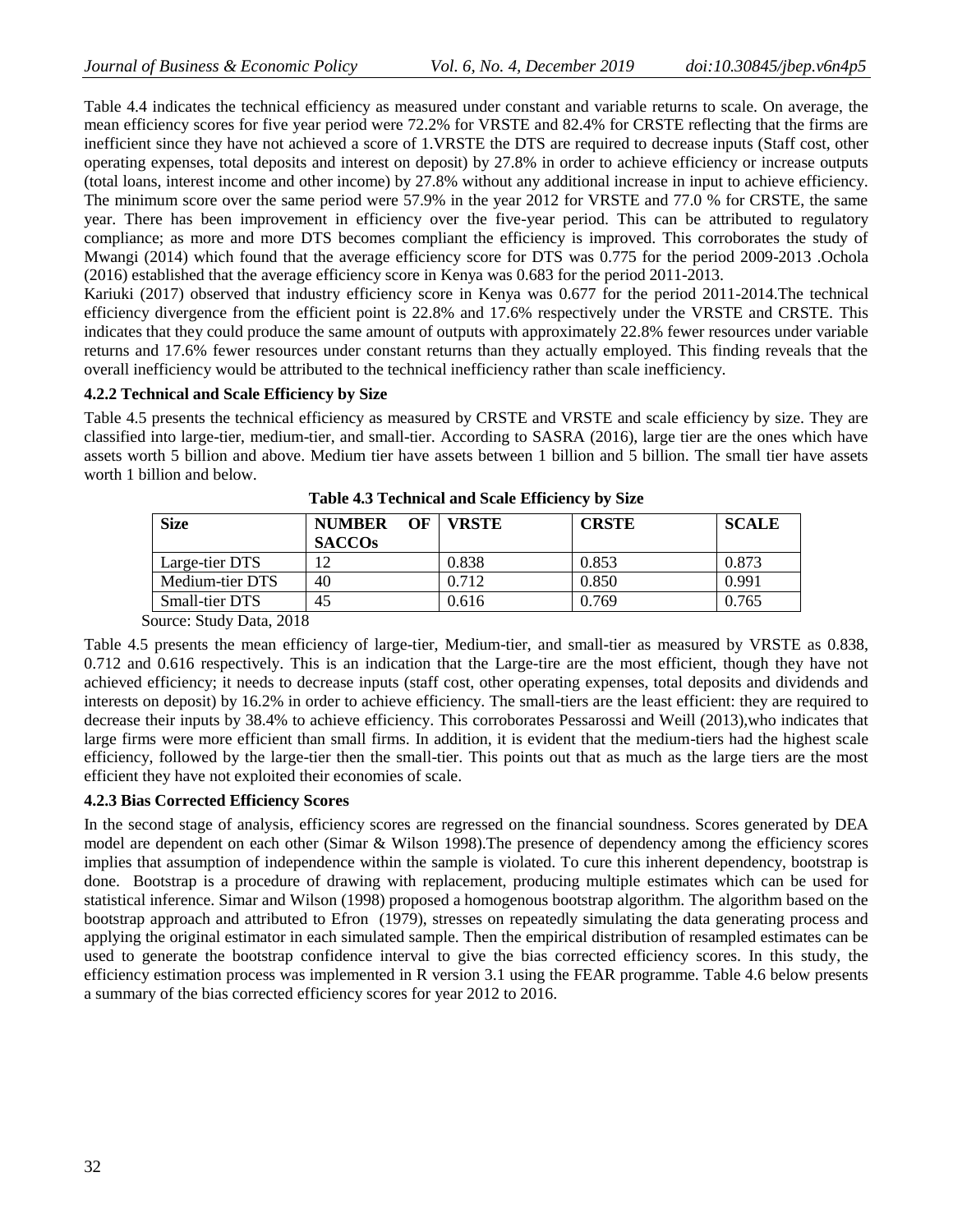| <b>Table 4.4 Bias Corrected Efficiency Scores</b> |              |                                     |  |
|---------------------------------------------------|--------------|-------------------------------------|--|
| Year                                              | <b>VRSTE</b> | <b>Mean of Bias Corrected VRSTE</b> |  |
| 2012                                              | 0.579        | 0.468                               |  |
| 2013                                              | 0.766        | 0.609                               |  |
| 2014                                              | 0.676        | 0.523                               |  |
| 2015                                              | 0.788        | 0.675                               |  |
| 2016                                              | 0.803        | 0.631                               |  |
| Mean                                              | 0.722        | 0.581                               |  |

*1.1.1*

Source: Study Data, 2018

Table 4.6 indicates that the mean of the bias corrected scores are lower than the DEA efficiency scores due to the presence of sampling bias in the DEA scores. Consequently, the study used the Bias Corrected Scores in the second stage of analysis.

### *5.0 Summary and Conclusions*

The study found that the mean of DEA inputs and outputs increased over the study period (2012-2016). In addition, the standard deviation of DEA inputs and outputs was slightly higher than the mean, an indication that the data was highly spread.

Furthermore, the study established that the correlation between DEA inputs and outputs was very high; this is an indication that the selected inputs and outputs were appropriate. Lastly, the study found that the DTS had not achieved efficiency though the efficiency level on average had increased over the study period. When classified by size, the large DTS were more efficient than the small ones. The study found that the mean of bias corrected scores was lower than the DEA efficiency scores due to presence of bias.

Most DTS in Kenya are struggling on how to utilize their resources to produce outputs. Small DTS suffer from lack of economies of scale whereas the larger DTS suffer from diseconomies of scale. Large DTS experienced high levels of technical efficiency and struggles with the scale problem. As much as the large DTS are more efficient, they have not exploited their economies of scale. Large DTS are exposed to a larger market where they are forced to compete with commercial banks.

### **5.1 Recommendations**

In light of the findings of this study and conclusions drawn thereof, some recommendations to policy and practice are noteworthy. First, the management of DTS ought to be more careful in handling the inputs in producing output. Better usage of resources, can improve technical efficiency. Secondly, the management of DTS ought to work closely with the regulator (SASRA) to create a supporting environment for the small DTS to increase their size and managerial capacity. This can be done by constantly monitoring and supervising, designing an in-service certificate course in management of DTS to improve managerial capacity and offering technical support. Thirdly, management should decrease staff costs and operating expenses by investing in advanced technological innovations in order to increase efficiency. Fifthly, a merger policy for the DTS should be developed so as to encourage the smallest DTS to merge with large DTS. Likewise, the large DTS that are efficient may consider merging with a commercial bank or converting to a micro finance institution in order to increase economies of scale, hence improve efficiency.

### *References*

Carr, N. G. (2004). Does IT matter. *Information technology and the corrosion of competitive advantage*, *1*.

- Coelli, T. J. Rao, D. S. P. O'Donnell, C. J. & Battese, G. E. (2005). *An introduction to efficiency and productivity analysis*. Springer Science & Business Media.
- Fried, H.O., Lovell, K.C.A. & Eeckaut, P.V. (1993). Evaluating the performance of US credit unions. *Journal of Banking and Finance*, 17:251-265.
- Harris, O., Huerta, D., & Ngo, T. (2013). The impact of TARP on bank efficiency. *Journal of International Financial Markets, Institutions and Money*, *24*, 85-104.
- Kamau, A. W. (2011). Intermediation efficiency and productivity of the banking sector in Kenya. *Interdisciplinary Journal of Research in Business*, *1*(9), 12-26.
- Kariuki, P. W. O. (2017). *Firm Characteristics and Financial Intermediation Efficiency of Deposit Taking Saving and Credit Co-operative Societies in Kenya* (Doctoral dissertation, COHRED, JKUAT).
- Kariuki, P. W., Muturi, W. M., & Ngugi, P. K.(2017) Profitability and intermediation efficiency: Evidence from deposit taking saving and credit co-operative societies in Kenya. *International Journal of Economics & Finance (IJEF)*, *2*.